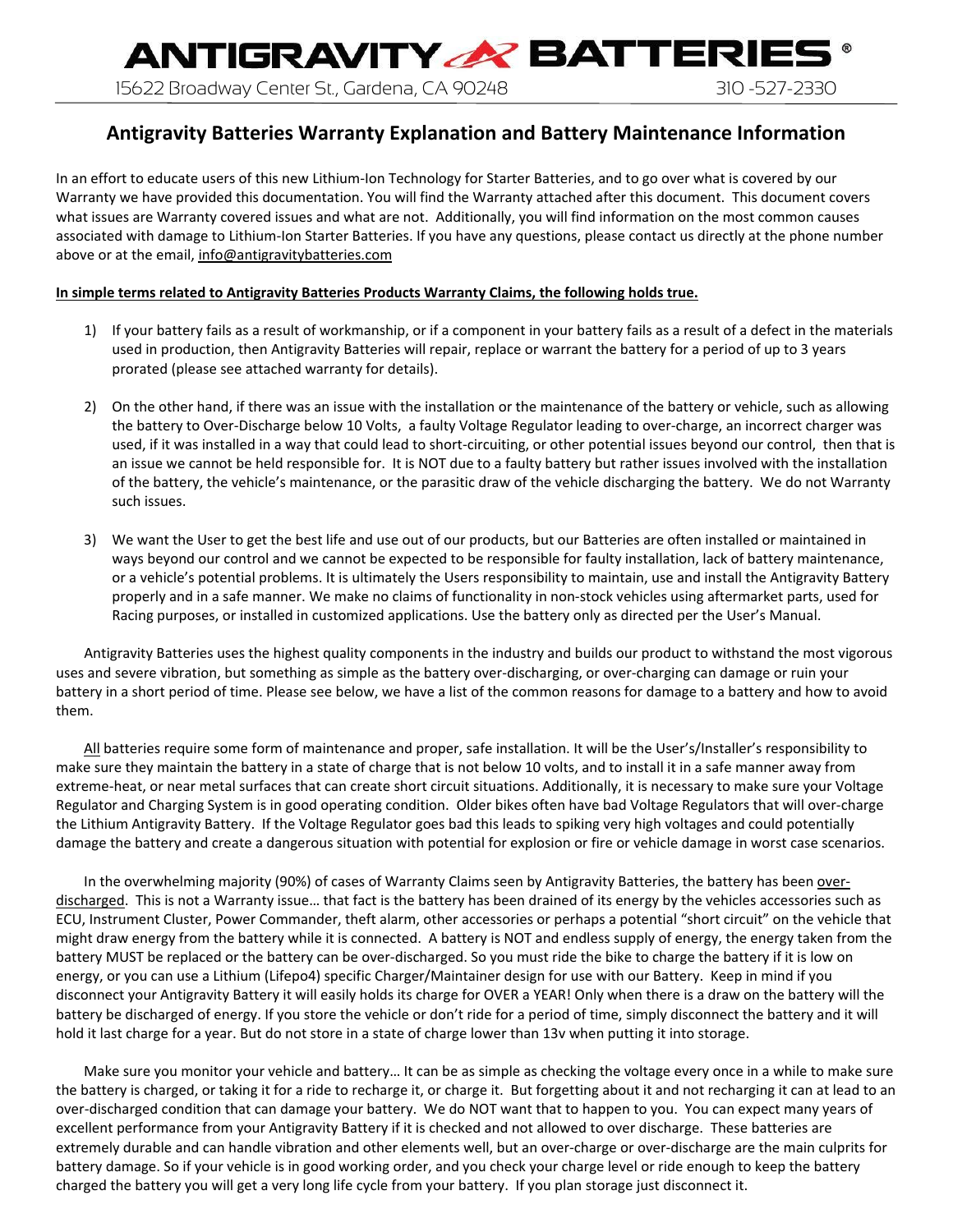## **Potential Reasons for Damage to your Lithium‐Ion Batteries…**

Below are the common causes of damage to your Antigravity Battery. Please make sure to note them. These conditions/situations WILL damage your battery or in extreme cases and conditions there could be a potential for Fire or Explosion!

**Over‐Charge due to faulty Voltage Regulator‐** This usually happens on older Harleys, or Older 60s‐80s bikes due to defective Voltage Regulators… The Voltage Regulator is old and then goes bad creating a large spike in voltage charging the Lithium Battery. The tell‐ tale sign of this is a "puffed" battery … the battery become physically distorted and ballooned by overcharging. In worst case scenarios the battery can be over-charged to a point that causes a meltdown (thermal runaway) of the battery and potential for fire. So please make sure your electrical system is operating correctly and not over-charging at any time over 14.4volts. Often time After-Market charging systems are not regulated as a stock system is, be aware of this if you use and aftermarket charging system.

#### **Over‐Charge due to using a LEAD/ACID Charger or incorrect charger for Lithium‐Ion Lifepo4 Specific Batteries‐**

Antigravity Batteries have Lifepo4 based lithium battery cells rated at 12.8 Volts. They work perfectly fine with a stock vehicles charging system that is regulated to charge at a maximum of 14.4 volts. So if you do need to charge your Antigravity Battery use only Chargers specifically designed for charging Lifepo4 Lithium Powersports Batteries and charging at the correct voltage. Never use 16 Volt Chargers on 12‐Volt Batteries. Do not use Lead/Acid Chargers as they can enter Desulfinate modes which can spike the Voltage and create an Over‐Charge condition. Also the cheap Battery Tender Jr. will damage your lithium battery as they keep cycling and charging a lithium battery when it no longer needs a charge. This could result in a severe over‐charge condition and possibility of explosion or fire in worst case scenarios. So only use the proper charger for any battery. Contact us for suggestions.

**Over‐Discharge: Accessories are drawing energy while the bike sits with the Key off.** Most modern bikes since the 90's have an energy draw on the battery regardless if the key is off. The battery's energy is being taken to power the ECU, Alarm, Instrument Cluster, or other electronics you might have. These accessories on some vehicles draw a lot of energy out of the battery and can drain the batteries voltage down quickly to an over‐discharge state. Alarms, GPS, Heated Grips can all be left on and discharge a battery fast. Additionally, note that too many accessories on a bike can overwhelm the wattage output on a vehicles charging system and create a drain on the battery even when riding. This is NOT a fault of the battery, nor a warranty issue. It is something the User is responsible for watching.

As stated, Over‐Discharge is the #1 cause of battery damage be it lead/acid or Lithium. The battery is allowed to drain below 10v or lower for a period of time. The vehicle is not being ridden or driven enough to recharge the battery and the accessories on the bike are constantly drawing energy out of the battery… ultimately leading to a dead battery. This diminishes capacity of the battery, ruins the ability to discharge high amperage to start the vehicle, and often results in batteries that won't recharge. Check your vehicle for how fast the parasitic drain is occurring on your vehicle. Even a short‐circuit can case a Parasitic Drain. If you have many extra accessories, your battery can reach an over‐discharge state quite quickly so watch your system.

**Too small of a battery for your motor size.**  Some Users want the smallest battery possible for their vehicle to save weight or to use for a Custom Application… yet they might expect it to start a very large motor. While we make batteries that can do this better than any battery in the industry… the fact is you still cannot put a very Small Battery into a large Electric Start V‐Twin and expect it to turn it over as well as a battery 5 times larger. It puts additional stress on the battery and you want a very easy start for your vehicle as the most important factor. Choose the right size battery for your application. We are glad to help with this so please contact us for suggestions.

**High Heat Damage.**  High heat can cause damage to any battery and you can expect a much shorter lifespan. While this is NOT the concern of most Users there are many Custom Bike builders putting their batteries in an "OIL BAG", or right next to a header. So the battery is effectively sitting in a compartment surrounded by extremely and excessively high temperature oil or extremely high heat. This will surely damage the battery and could cause potential damage to the battery and worst case fire. A battery is not intended to sit in over 160 degree temperatures. Locate a battery in an area away from direct heat. This is dangerous and not a Warranty issue.

**ANTIGRAVITY BATTERIES LLC. | 15622 Broadway Center St. | Gardena, CA 90248| United States Phone: 310‐527‐2330 | Fax: 310‐957‐2412 | E‐mail: info@antigravitybatteries.com | Web: www.antigravitybatteries.com |**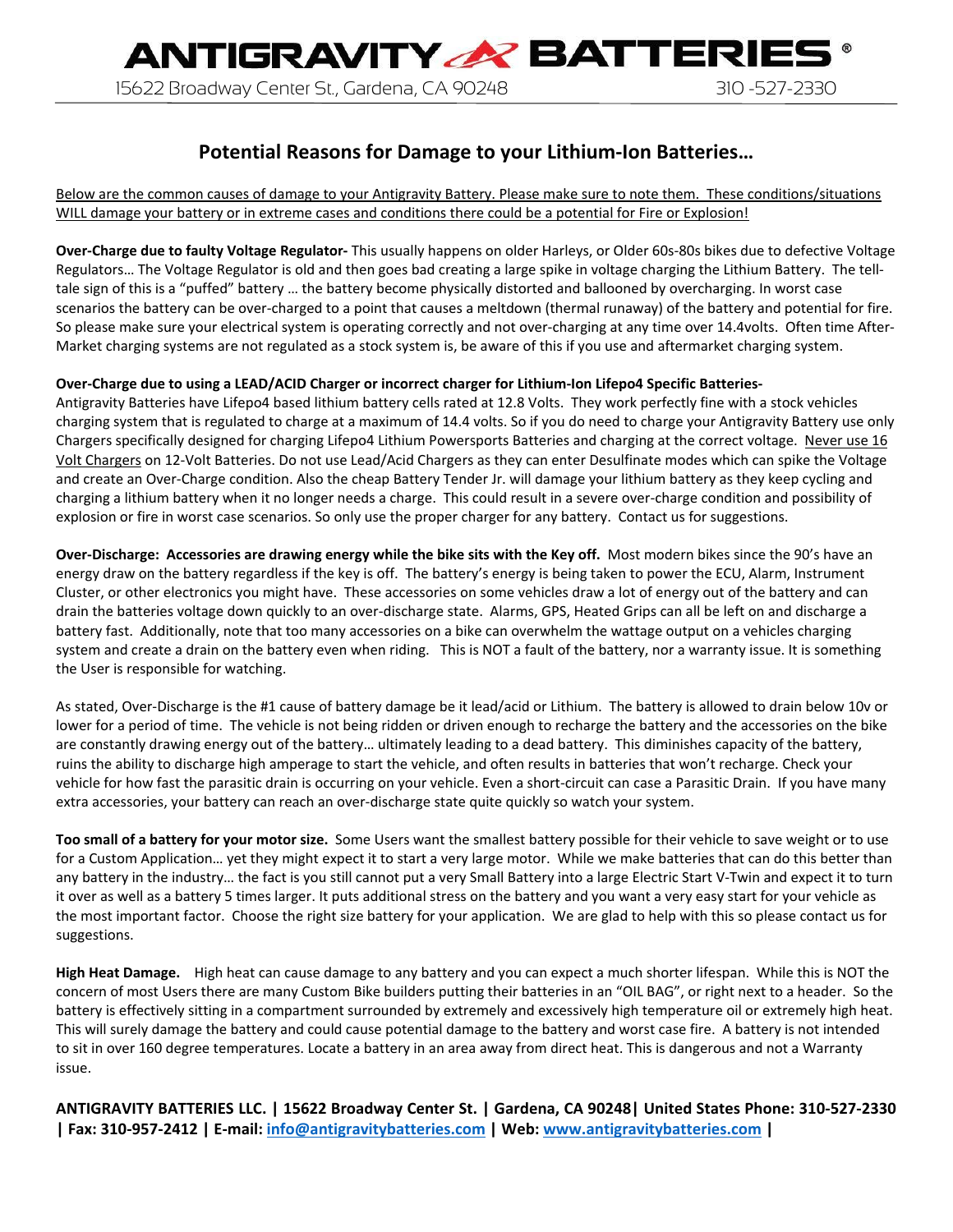**ANTIGRAVITY & BATTERIES** 

15622 Broadway Center St., Gardena, CA 90248 310 -527-2330

# **ANTIGRAVITY BATTERIES LIMITED WARRANTY**

Antigravity Batteries LLC warrants to the original purchaser that our batteries are free of defects in material and workmanship for the Prorated term of 3 years. All batteries must be registered within the first 30 days from the original purchase date or original purchaser must provide a copy of the original receipt in order to be eligible for a warranty claim. Warranties are non-transferable. Returns will only be accepted from the Original Purchaser. The Applicable Warranty Period begins from the date of purchase with original receipt.

**WARRANTY DOES NOT COVER ANY OF THE FOLLOWING PHYSICAL and INSTALLATION ISSUES** 

Any physical damage caused by abuse, mis-use or improper installations

 $\Box$  Any modification to any part of the battery or its parts

 $\square$  Physical damage to battery after purchase by impact, neglect, or misuse.

 $\Box$  Installations in Custom Crafted Vehicles using other than stock charging systems

 $\Box$  Installations in "Oil Bags" or High Heat areas(this is too high heat for a battery to survive, and dangerous)

 $\Box$  If the battery is used in sanctioned competition "Race" use of any kind

 $\Box$  If the battery is used in a manner for which it was not intended

**WARRANTY DOES NOT COVER THE FOLLOWING ELECTRICAL RELATED ISSUES**.

#### $\Box$  Damage from "short-circuiting" of the battery

Damage occurring from faulty Voltage Regulators (overcharging of battery by vehicle)

Custom installation using aftermarket or performance electrical parts such as Stators, Regulators

Using a Battery Tender or similar Lead/Acid type Maintainer product on the Antigravity Lithium-Ion Battery (do not use Lead/Acid type trickle chargers)

Use of Chargers NOT intended specifically for Lifepo4 Lithium Batteries with a maximum charge voltage not over  $14M$ 

Over-Charging/Over-Discharging due to a defect with vehicle's voltage regulator or defective or non-complaint charging system on the vehicle

□ Over Charging battery above 14.6v

 $\Box$  Over Discharge of battery below 9.8v

□ Allowing voltage to drop below 9.8v by lack of maintenance

If the Battery is used for an application that requires higher cranking power or a greater reserve rating than the Battery is designed to deliver, or the Battery capacity is less than the Battery capacity specified by the vehicle manufacturer, or the Battery is otherwise used in applications for which it was not designed, such as "Total-Loss" systems

 $\Box$  Parasitic drains that discharge the battery to below 9.8v

All warranty claims are handled by Antigravity Batteries directly. All warranty claims must be accompanied by a copy of the original receipt from your retailer or your Antigravity Batteries Invoice along with a Warranty Claim form. Do not contact your reseller for warranty claims. You may request a Return Merchandise Authorization (RMA#) by sending an email notification with warranty claim form to [info@antigravitybatteries.com](mailto:info@antigravitybatteries.com) and stating your Invoice number or attaching a copy original receipt. Or you put the above information in the Shipment to Antigravity Batteries at **Antigravity Batteries 15622 Broadway Center St., Gardena, CA 90248.**

**RETURNS**

Returns will only be accepted from the original owner and with valid receipt. A return authorization number must be acquired from Antigravity Batteries before the battery is shipped. If a battery is received without a Return Authorization Number, or without the original invoice then the battery will be returned to the original shipper COD. Antigravity Batteries LLC reserves the right to deny any and all claims if all conditions and terms are not met.

Returns MUST be accompanied by:

□ A copy of Original Receipt or Purchase Invoice

□ Warranty Claim form

□ Antigravity Batteries -Issued RMA#

Products found defective after in-house testing at Antigravity Batteries can only be returned to customers, at their expense for shipping or disposed of.

#### *DO NOT SHIP DAMAGED BATTERIES THROUGH THE MAIL. IT IS AGAINST THE LAW!*

Please note: that the DOT requires all persons shipping batteries to be Hazmat certified. It is recommended that customers find a nearby battery dealer or specialist to ship, or additional charges will be incurred for a freight pick up, which can exceed \$100. If your Antigravity Batteries products was shipped after December 1, 2013, it must be shipped in the original box with original packaging material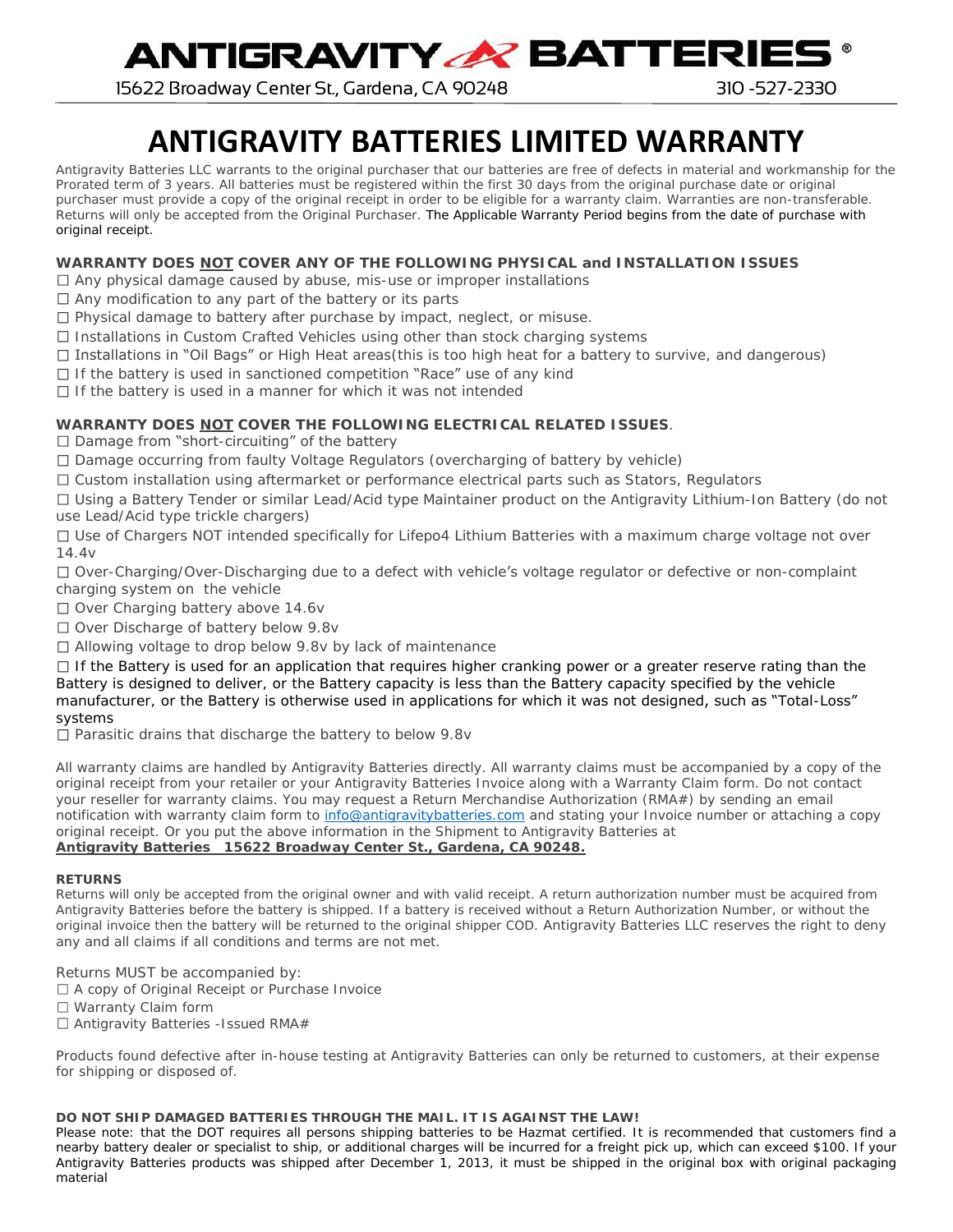#### **REPLACEMENTS**

Antigravity Batteries are only eligible for one warranty replacement. Once a battery has been repaired or replaced under warranty, the replacement item only holds the remainder of the warranty period from the date of the original purchase of the battery.

#### **SHIPPING**

All shipping charges, insurance and any damage incurred during shipping for any and all warranty claims is the customer's responsibility. If the battery is determined to be defective, Antigravity Batteries will pay for return shipping of the replacement battery back to the customer (within the continental US only) by ground shipping only. If the battery is NOT defective, or the battery sale originated outside the continental US, shipping back to the customer will be at the customer's expense. Any shipping service other than ground shipping as requested by the customer would be at the customer's expense. Any item damaged in transit must be reported to the SHIPPER IMMEDIATELY upon opening of the package, and Antigravity Batteries notified of damage at which time Antigravity will inform customer of next action. Customer must send back battery for warranty service before a replacement battery can be shipped out. Antigravity Batteries will not ship a battery out unless the original unit has been sent back.

**The 3 Year Limited Warranty is on a pro-rated basis based from the original date of purchase. Only ONE battery replacement will be given under warranty.** 

1-6 Months — Free Replacement

7-15 Months — 75% discount from retail MSRP 15-24 Months — 50% discount from retail MSRP

24-36 Months — 30% discount from retail MSRP

#### **NON-WARRANTY RETURNS**

Any merchandise in "new" condition which was originally purchased via the Antigravity Batteries website may be returned to Antigravity LLC within 30 days of purchase. Antigravity will test the product for damage before a refund is given. For "as new" returns to other sellers, please consult your seller for their terms.

Merchandise must be accompanied by a Return Authorization Number, copy of original receipt or Antigravity Invoice/Order number, and all original packaging in "new" re-saleable condition.

Refunds will be granted less the actual original shipping cost if it was a "free shipping" item. A restocking fee may be assessed - or refund entirely refused in case the product or packaging is damaged, depending on severity and to be determined by Antigravity Batteries.

#### **ANTIGRAVITY BATTERIES LLC LIABILITY IS LIMITED TO REPLACEMENT OF THE BATTERY ACCORDING TO THE TERMS STATED ABOVE.**

THIS LIMITED WARRANTY IS IN LIEU OF, AND MANUFACTURER DISCLAIMS AND EXCLUDES ALL OTHER WARRANTIES, STATUTORY, EXPRESS OR IMPLIED, INCLUDING, WITHOUT LIMITATION, ANY WARRANTY OF MERCHANTABILITY OR FITNESS FOR A PARTICULAR PURPOSE. MANUFACTURER'S EXCLUSIVE LIABILITY FOR BREACH OF WARRANTY SHALL BE TO REPLACE THE BATTERY WITHIN THE EFFECTIVE WARRANTY PERIOD. IN NO EVENT SHALL MANUFACTURER BE LIABLE FOR ANY LOSS OR DAMAGES OF ANY OTHER KIND, WHETHER DIRECT, INCIDENTAL, CONSEQUENTIAL, EXEMPLARY, SPECIAL OR OTHERWISE. NOR SHALL MANUFACTURER BE LIABLE FOR ANY REMOVAL OR INSTALLATION EXPENSE, OR THE LOSS OF TIME OR PROFITS.

Some countries and/or states do not allow limitation on how long an implied warranty lasts or the exclusion or limitation of incidental or consequential damages, so the above limitations may not apply to you. This warranty gives you specific legal rights, which may vary from country to country and/or state to state. This warranty shall be governed by and interpreted in accordance with the laws of the Commonwealth of Pennsylvania without regard to Pennsylvania conflicts of laws rules. The United Nations Convention on Contracts for the International Sale of Goods signed in Vienna in 1980 shall not apply to this warranty. This warranty is understood to be the exclusive agreement between the parties relating to the subject matter hereof. No employee or representative of Manufacturer is authorized to make any warranty in addition to those made in this agreement. the Warranty Contact Form.